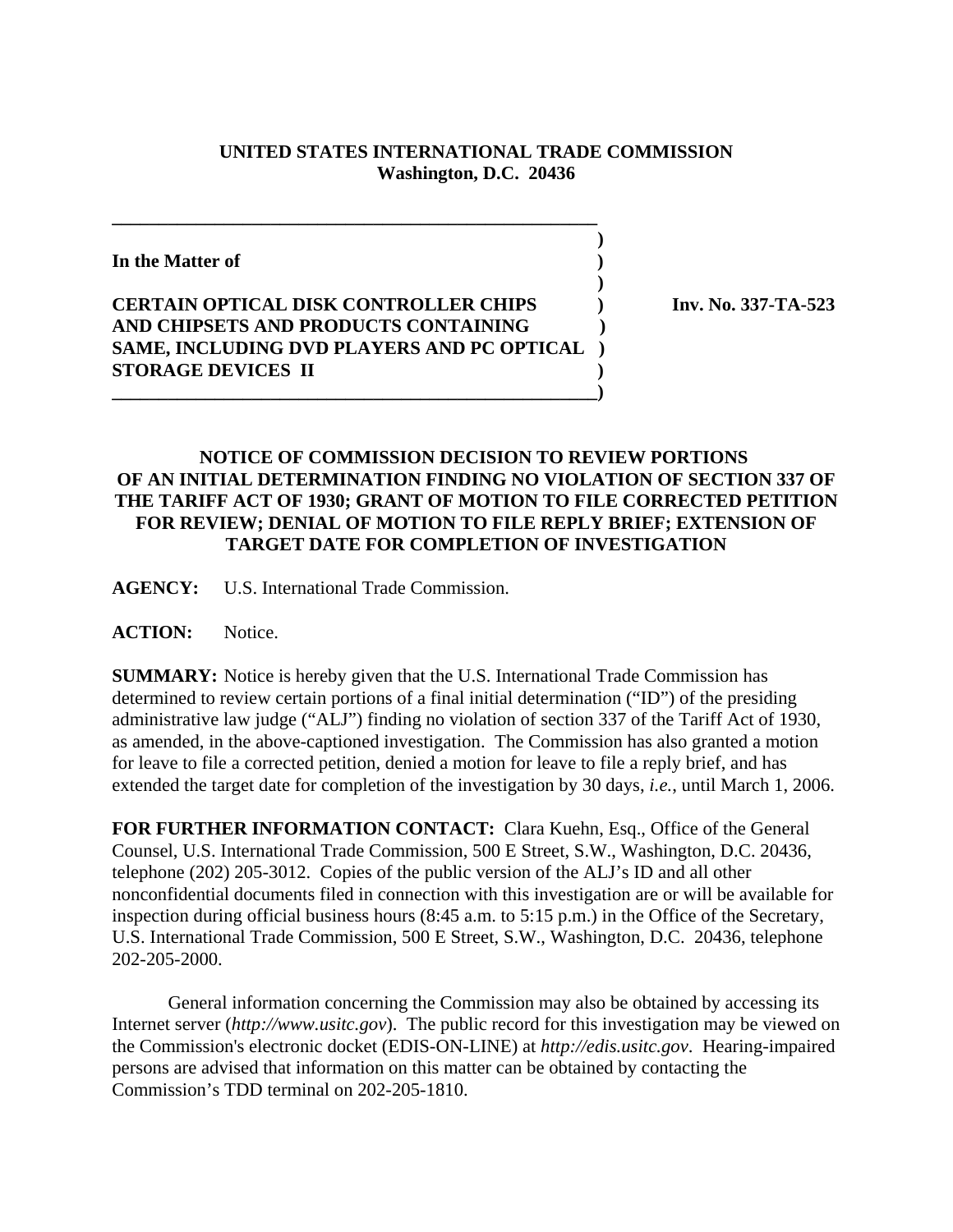**SUPPLEMENTARY INFORMATION:** The Commission instituted this investigation on August 31, 2004, based on a complaint filed on behalf of MediaTek Corporation ("complainant") of Hsin-Chu City, Taiwan. 69 *Fed. Reg.* 53089 (Aug. 31, 2004). The complaint, as supplemented, alleged violations of section 337 in the importation into the United States, sale for importation, and sale within the United States after importation of certain optical disk controller chips and chipsets by reason of infringement of claims 1, 3-6, 8-9, and 10 of U.S. Patent No. 5,970,031 ("the '031 patent") and claims 1-4 of U.S. Patent No. 6,229,773 ("the '773 patent"). *Id.* The notice of investigation named two respondents: Zoran Corporation ("Zoran") of Sunnyvale, CA and Oak Technology, Inc. ("Oak") of Sunnyvale, CA. *Id.*

On October 7, 2004, the ALJ issued an ID (Order No. 5) granting complainant's motion to amend the complaint and notice of investigation to add Sunext Technology Co., Ltd. ("Sunext") of Hsin-Chu City, Taiwan, as a respondent and to add another patent, *viz.*, claims 1-2, 5-6, 15-19, 21, and 22 of U.S. Patent No. 6,170,043 ("the '043 patent") to the scope of the investigation. 69 *Fed. Reg.* 64588. That ID was not reviewed by the Commission. *Id.*

A tutorial was held on June 24, 2005, and an eight-day evidentiary hearing was held from June 27, 2005, through July 7, 2005.

On September 30, 2005, the ALJ issued his final ID and recommended determination on remedy and bonding. The ALJ concluded that there was no violation of section 337. Although he found that respondent Oak infringes claims 1, 2, and 3 of the '773 patent, he found that those claims are invalid as anticipated by Japanese patent application number 08-015834 (RX-518) ("the Okuda prior art reference"). He found no infringement of claim 4 of the '773 patent, and no infringement of any asserted claim of the '031 or '043 patents. The ALJ concluded that the asserted claims of the '031 patent are invalid for lack of enablement, the asserted claims of the '043 patent are not invalid, and the asserted claims of the '043 patent are not unenforceable. He also found that complainants did not establish the technical or economic prong of the domestic industry requirement for any of the three patents in issue.

On October 12, 2005, complainant MediaTek, the Commission investigative attorney ("IA"), respondent Sunext, and respondents Oak and Zoran petitioned for review of portions of the final ID. On October 14, 2005, complainant MediaTek moved for leave to file a corrected petition with attached petition. Also on October 14, 2005, respondents Zoran and Oak filed a letter requesting a two-day extension of time for filing their response in the event that the Commission accepted MediaTek's corrected petition. On October 18, 2005, the Chairman granted respondents' October 14, 2005, request for a two-day extension, and extended the due date for all responses to all petitions for review by two days, or until Friday, October 21, 2005.

On October 21, 2005, all parties filed responses to the petitions for review.

On November 17, 2005, complainant MediaTek filed a motion for leave to reply in support of its petition for review with an attached reply. On November 18, 2005, respondent Sunext filed an opposition to MediaTek's motion, and on November 21, 2005, respondents Zoran and Oak filed an opposition to MediaTek's motion. On November 22, 2005, MediaTek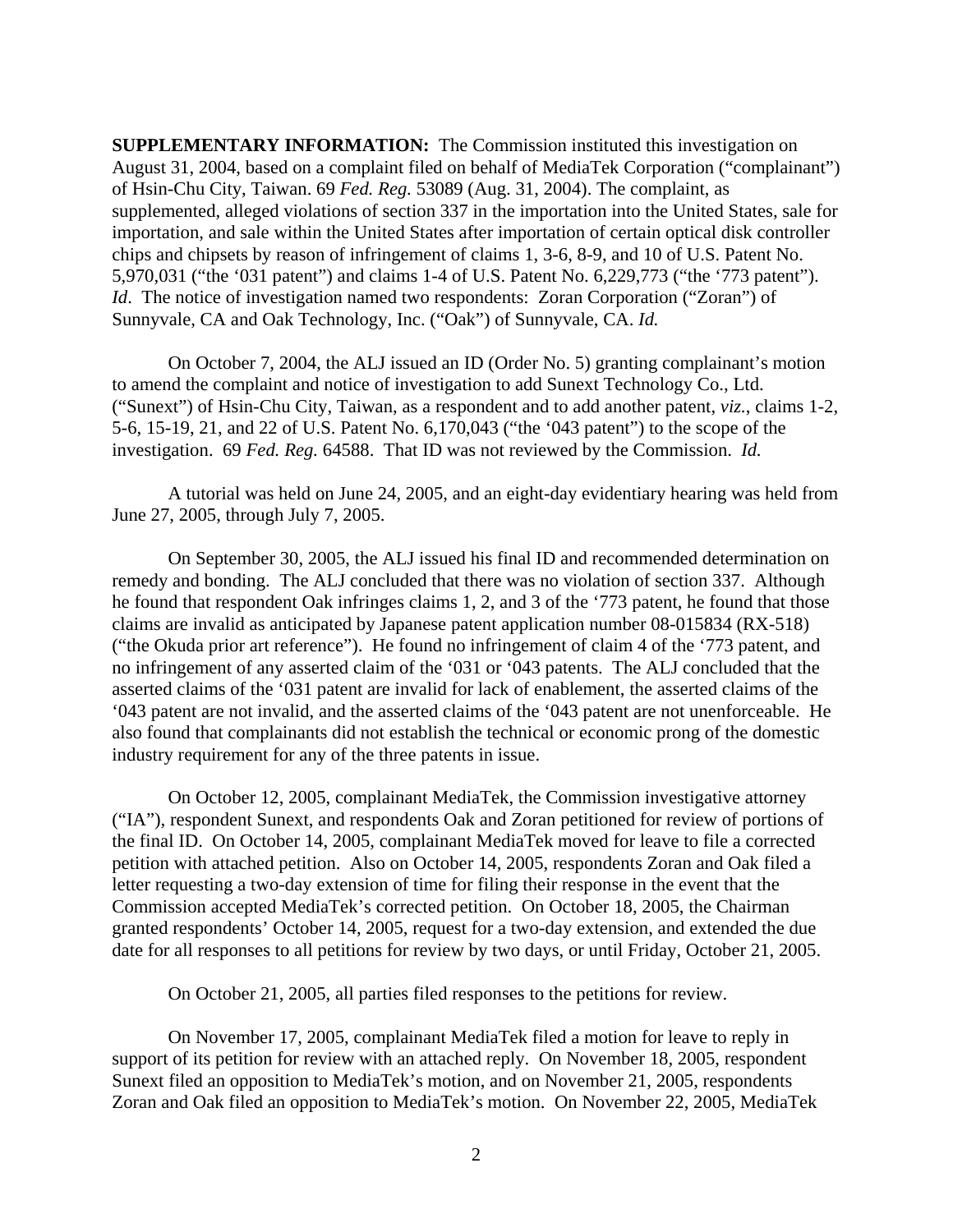filed a response to Sunext's opposition. On November 23, 2005, the IA filed a response opposing MediaTek's motion, and on December 5, 2005, MediaTek filed a reply to the IA's response.

The Commission has granted complainant MediaTek's October 14, 2005, motion for leave to file a corrected petition, and denied complainant MediaTek's November 17, 2005, motion for leave to file a reply in support of its petition for review.

Having examined the record in this investigation, including the ID, the petitions for review, and the responses thereto, the Commission has determined to review the ID in part:

(1) The Commission has determined to review the ALJ's analysis of the technical and economic prongs of the domestic industry requirement in its entirety.

(2) With respect to the '773 patent, the Commission has determined to review the following portions of the ALJ's infringement analysis: (a) the findings and analysis under the doctrine of equivalents concerning the SC series chips relating to the "radio frequency (RF) amplifier chip" limitation of claims 1 and 3 of the '773 patent (ID at 89-93, 97); (b) the finding that Sunext's reference designs incorporating the SC series controller chips do not infringe claim 4 under the doctrine of equivalents (ID at 99-100); (c) the finding that the "working optical drives" of Sunext's customers that incorporate the accused OTI-9510 and SC series controller chips infringe claims 1-3 of the '773 patent (ID at 79, 89,100); and (d) the finding that Sunext does not indirectly infringe the asserted claims of the '773 patent (ID at 102-04). As to invalidity, the Commission has determined to review the ALJ's finding that the Okuda reference anticipates claims 1, 2, and 3 of the '773 patent (ID at 104-06), and his conclusion that respondents failed to establish that claims 1, 2, or 3 of the '773 patent are made obvious by certain prior art (ID at 109-111).

(3) With respect to the '043 patent, the Commission has determined to review the ALJ's finding that PCT Publication No. W097/38367 (Hagiwara) does not anticipate claims 15, 16, 17, 19, 21, or 22 of the '043 patent. The Commission has also determined to review portions of the ALJ's determination that the '043 patent is not unenforceable for inequitable conduct before the PTO, specifically sections X.E.1 and X.E.2 of the ID (ID at 154-56).

The Commission has determined not to review the remainder of the ID.

On review, the Commission requests briefing based on the evidentiary record on all issues under review. Specific briefing questions that refer to confidential business information under the protective order issued in this investigation have been provided to the parties.

In connection with the final disposition of this investigation, the Commission may issue (1) an order that could result in the exclusion of the subject articles from entry into the United States, and/or (2) cease and desist orders that could result in respondents being required to cease and desist from engaging in unfair acts in the importation and sale of such articles. Accordingly, the Commission is interested in receiving written submissions that address the form of remedy, if any, that should be ordered. If a party seeks exclusion of an article from entry into the United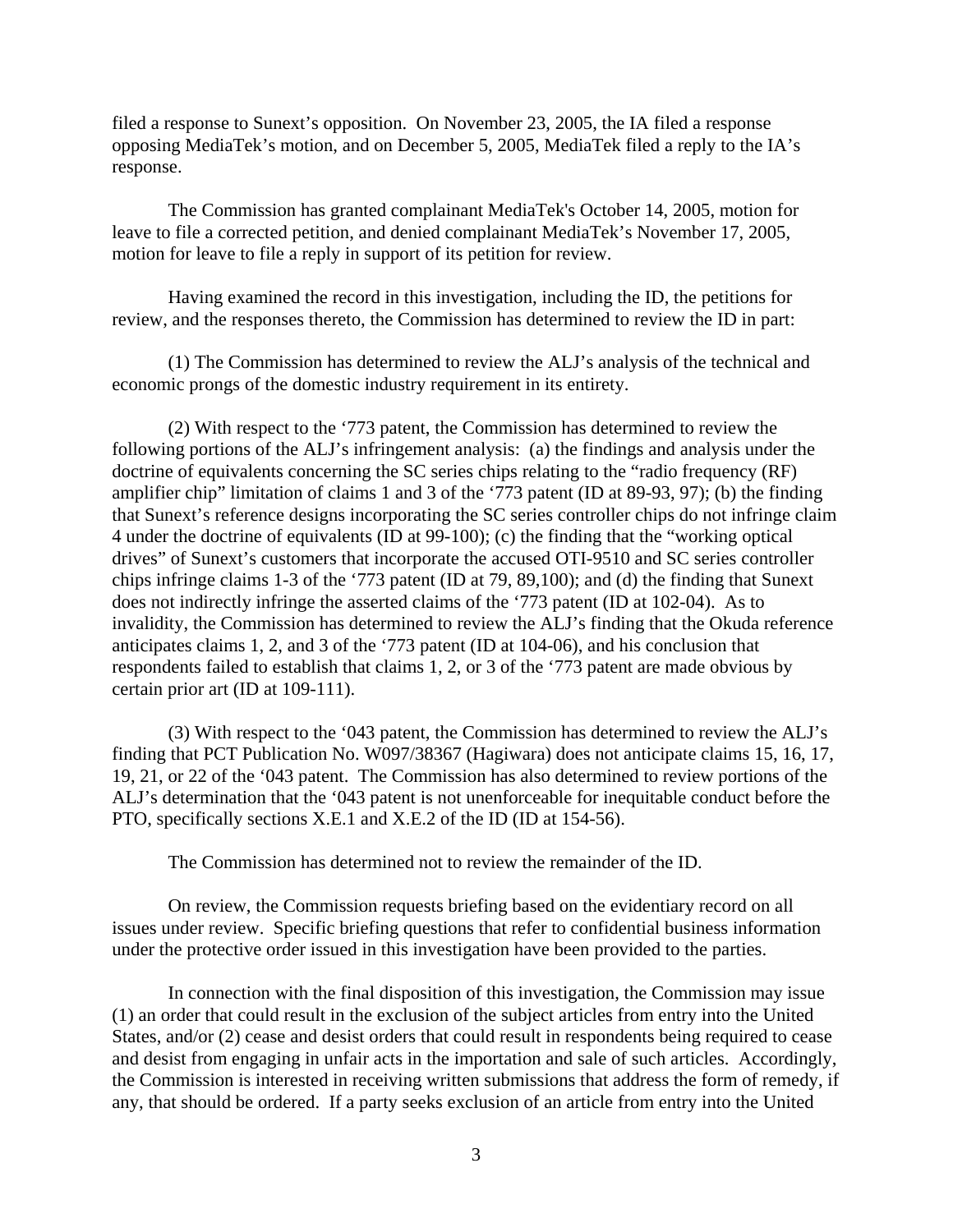States for purposes other than entry for consumption, the party should so indicate and provide information establishing that activities involving other types of entry either are adversely affecting it or are likely to do so. For background information, see the Commission Opinion, *In the Matter of Certain Devices for Connecting Computers via Telephone Lines*, Inv. No. 337-TA-360.

If the Commission contemplates some form of remedy, it must consider the effects of that remedy upon the public interest. The factors the Commission will consider include the effect that an exclusion order and/or cease and desist orders would have on (1) the public health and welfare, (2) competitive conditions in the U.S. economy, (3) U.S. production of articles that are like or directly competitive with those that are subject to investigation, and (4) U.S. consumers. The Commission is therefore interested in receiving written submissions that address the aforementioned public interest factors in the context of this investigation.

If the Commission orders some form of remedy, the President has 60 days to approve or disapprove the Commission's action. During this period, the subject articles would be entitled to enter the United States under a bond, in an amount to be determined by the Commission and prescribed by the Secretary of the Treasury. The Commission is therefore interested in receiving submissions concerning the amount of the bond that should be imposed.

**WRITTEN SUBMISSIONS:** The parties to the investigation are requested to file written submissions on the issues under review. The submission should be concise and thoroughly referenced to the record in this investigation, including references to exhibits and testimony. Additionally, the parties to the investigation, interested government agencies, and any other interested persons are encouraged to file written submissions on the issues of remedy, the public interest, and bonding. Such submissions should address the ALJ's September 30, 2005, recommended determination on remedy and bonding. Complainant and the Commission investigative attorney are also requested to submit proposed remedial orders for the Commission's consideration. Complainant is requested to supply the expiration dates of the patents at issue and the HTSUS numbers under which the accused products are imported. The written submissions and proposed remedial orders must be filed no later than the close of business on January 9, 2006. Reply submissions must be filed no later than the close of business on January 16, 2006. No further submissions will be permitted unless otherwise ordered by the Commission.

Persons filing written submissions must file with the Office of the Secretary the original and 12 true copies thereof on or before the deadlines stated above. Any person desiring to submit a document (or portion thereof) to the Commission in confidence must request confidential treatment unless the information has already been granted such treatment during the proceedings. All such requests should be directed to the Secretary of the Commission and must include a full statement of the reasons why the Commission should grant such treatment. *See* 19 C.F.R § 201.6. Documents for which confidential treatment is granted by the Commission will be treated accordingly. All nonconfidential written submissions will be available for public inspection at the Office of the Secretary.

The Commission has extended the target date for completion of this investigation by 30